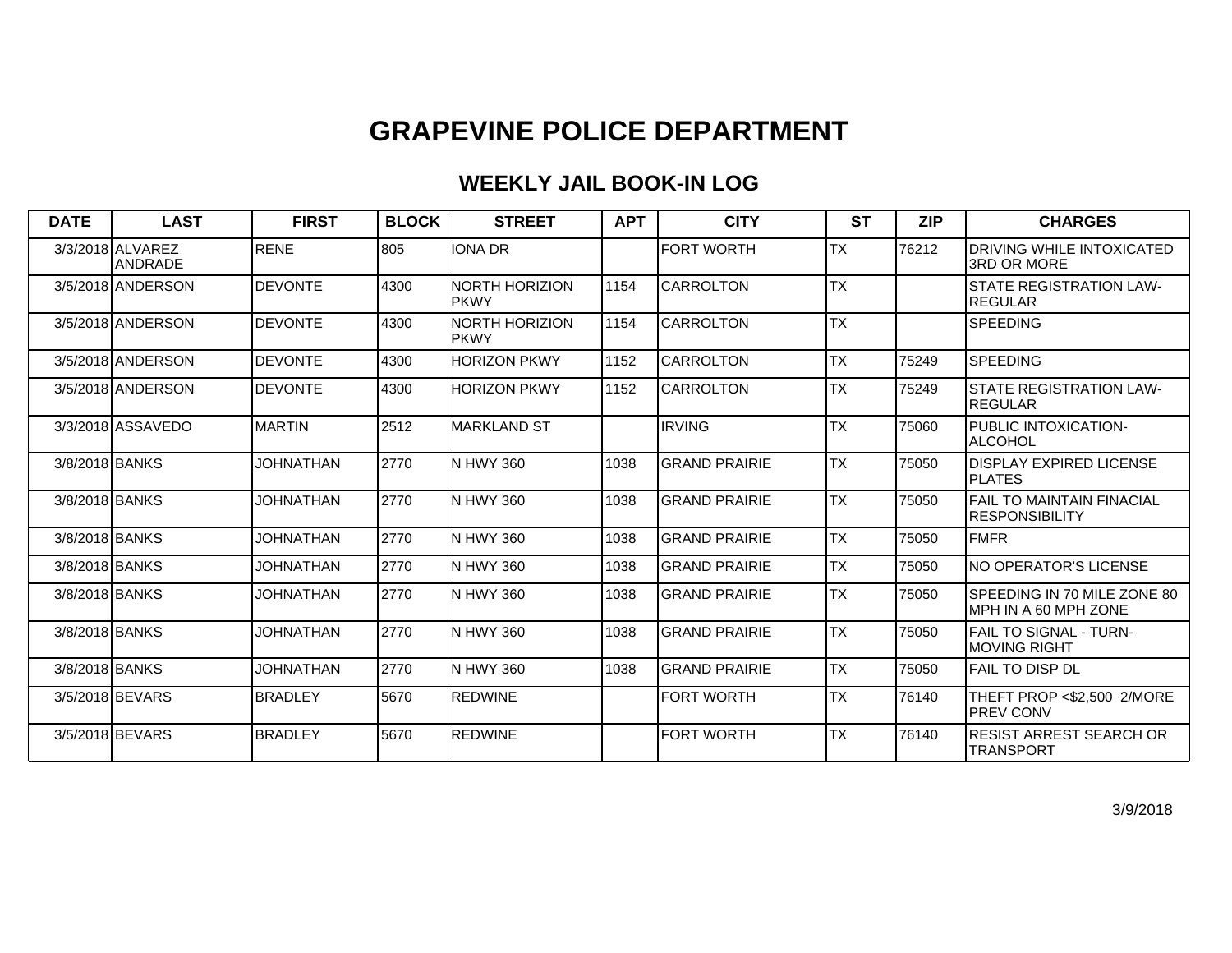|                | 3/5/2018 BEVARS         | BRADLEY        | 5670  | REDWINE             |      | FORT WORTH       | ITX       | 76140 | IEVADING ARREST DETENTION                                                  |
|----------------|-------------------------|----------------|-------|---------------------|------|------------------|-----------|-------|----------------------------------------------------------------------------|
|                | 3/2/2018 BONILLA-IBARRA | <b>JAIME</b>   | 140   | <b>NICOLE</b>       |      | <b>ROCKWALL</b>  | <b>TX</b> | 75032 | <b>FAILURE TO APPEAR ON</b><br>ORIGINAL CHARGE OF POSS<br><b>CS FELONY</b> |
|                | 3/2/2018 BONILLA-IBARRA | <b>JAIME</b>   | 140   | <b>NICOLE</b>       |      | <b>ROCKWALL</b>  | <b>TX</b> | 75032 | <b>RELEASE OF SURETY</b><br>POSSESSION OF CONTROLLED<br><b>SUBSTANCE</b>   |
|                | 3/2/2018 BONILLA-IBARRA | <b>JAIME</b>   | 140   | <b>NICOLE</b>       |      | <b>ROCKWALL</b>  | <b>TX</b> | 75032 | <b>FAILURE TO APPEAR ON</b><br>ORIGINAL CHARGE DWI                         |
|                | 3/3/2018 BRYANT         | <b>MICHAEL</b> | 3053  | IMUSTANG DR         | 1028 | <b>GRAPEVINE</b> | ITX       | 76051 | IPOSS CS PG 2 >= 1G<4G                                                     |
|                | 3/3/2018 BRYANT         | <b>MICHAEL</b> | 3053  | <b>IMUSTANG DR</b>  | 1028 | <b>GRAPEVINE</b> | <b>TX</b> | 76051 | THEFT PROP >=\$750<\$2.500                                                 |
| 3/5/2018 CRUZ  |                         | <b>JORGE</b>   | 3001  | <b>IMCCARTHY DR</b> |      | <b>IRVING</b>    | TX        | 75062 | <b>EXPIRED DEALERS LICENSE</b><br><b>IPLATE</b>                            |
| 3/5/2018 CRUZ  |                         | <b>JORGE</b>   | 3001  | IMCCARTHY DR        |      | <b>IRVING</b>    | <b>TX</b> | 75062 | <b>OPERATE UNREGISTERED</b><br>IMOTOR VEHICLE                              |
| 3/2/2018 DAVIS |                         | <b>KEVIN</b>   | 8050  | ISTEMMONS FRW       |      | DALLAS           | <b>TX</b> | 75232 | <b>CRIM TRESPASS</b><br><b>I</b> HABIT/SHELTER                             |
|                | 3/4/2018 FENNELL        | <b>JOHN</b>    | 819   | <b>BEVERLY DR</b>   |      | <b>GRAPEVINE</b> | <b>TX</b> | 76051 | <b>AGG ROBBERY</b>                                                         |
|                | 3/4/2018 FENNELL        | <b>JOHN</b>    | 1819. | <b>BEVERLY DR</b>   |      | <b>GRAPEVINE</b> | ITX       | 76051 | <b>FTA</b>                                                                 |
|                | 3/4/2018 FENNELL        | <b>JOHN</b>    | 819   | <b>BEVERLY DR</b>   |      | <b>GRAPEVINE</b> | <b>TX</b> | 76051 | <b>DISP EXP REG</b>                                                        |
|                | 3/4/2018 FENNELL        | <b>JOHN</b>    | 819   | <b>BEVERLY DR</b>   |      | <b>GRAPEVINE</b> | <b>TX</b> | 76051 | <b>FMFR</b>                                                                |
|                | 3/4/2018 FENNELL        | <b>JOHN</b>    | 1819  | <b>BEVERLY DR</b>   |      | <b>GRAPEVINE</b> | ITX       | 76051 | NO DL                                                                      |
|                | 3/4/2018 FENNELL        | <b>JOHN</b>    | 819   | <b>BEVERLY DR</b>   |      | <b>GRAPEVINE</b> | <b>TX</b> | 76051 | EVADING ARREST DETENTION                                                   |
|                | 3/4/2018 FENNELL        | <b>JOHN</b>    | 819   | IBEVERLY DR         |      | IGRAPEVINE       | TX        | 76051 | <b>FTA</b>                                                                 |
|                | 3/4/2018 FENNELL        | <b>JOHN</b>    | 819   | <b>BEVERLY DR</b>   |      | <b>GRAPEVINE</b> | <b>TX</b> | 76051 | INO DRIVERS LICENSE                                                        |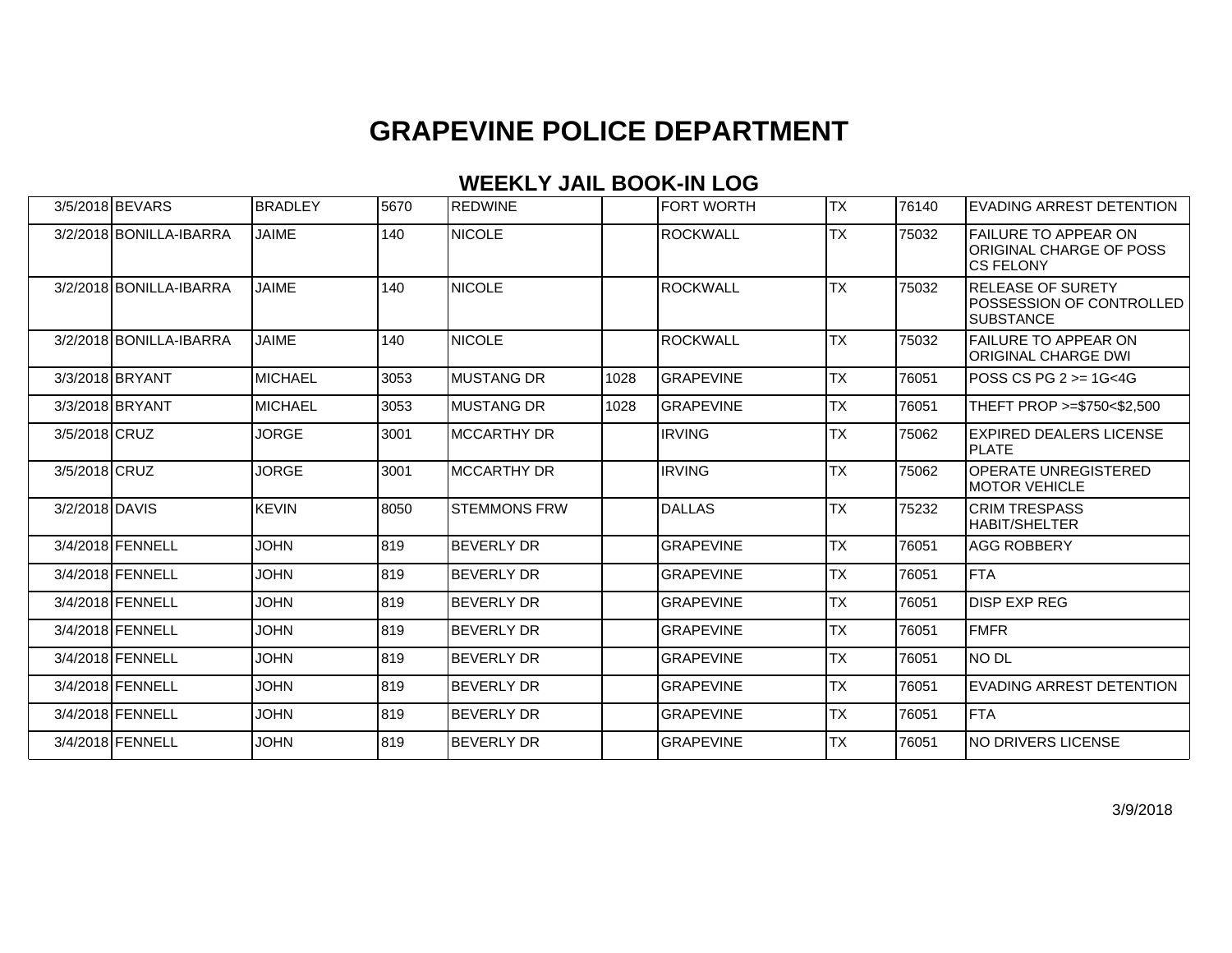| 3/4/2018 FENNELL  | <b>JOHN</b>    | 819   | <b>BEVERLY DR</b>       |      | <b>GRAPEVINE</b>     | <b>TX</b> | 76051 | IPROOF OF FINAN RESP                                                     |
|-------------------|----------------|-------|-------------------------|------|----------------------|-----------|-------|--------------------------------------------------------------------------|
| 3/4/2018 FENNELL  | <b>JOHN</b>    | 819   | <b>BEVERLY DR</b>       |      | <b>GRAPEVINE</b>     | <b>TX</b> | 76051 | NO DL                                                                    |
| 3/2/2018 FRANKLIN | MELISSA        | 3673  | <b>IMCKENZIE ST</b>     |      | <b>RIVERSIDE</b>     | CA        | 92503 | PUBLIC INTOXICATION-<br>ALCOHOL                                          |
| 3/7/2018 GARCIA   | <b>LISA</b>    | 4208  | 41ST STREET             |      | LUBBOCK              | <b>TX</b> | 79413 | THEFT OVER \$50 UNDER \$500 -<br>IATTEMPT                                |
| 3/7/2018 GARCIA   | LISA           | 4208  | 41ST STREET             |      | LUBBOCK              | <b>TX</b> | 79413 | CHILD SUPPORT                                                            |
| 3/7/2018 GARCIA   | <b>LISA</b>    | 4208  | 41ST STREET             |      | LUBBOCK              | <b>TX</b> | 79413 | THEFT PROP >=\$2,500<\$30K                                               |
| 3/7/2018 GARCIA   | <b>LISA</b>    | 4208  | 41ST STREET             |      | LUBBOCK              | <b>TX</b> | 79413 | THEFT PROP <\$2,500 2/MORE<br><b>PREV CONV</b>                           |
| 3/4/2018 GRAYSON  | <b>SERGIO</b>  | 428   | <b>GRADY AVE</b>        |      | YAZOO CITY           | MS        | 39194 | <b>DRIVING WHILE INTOXICATED</b><br>2ND                                  |
| 3/4/2018 GRAYSON  | <b>SERGIO</b>  | 10865 | ALBARETTA DR            |      | YAZZO                | lмs       | 39194 | <b>DRIVING WHILE INTOXICATED</b><br>2ND                                  |
| 3/3/2018 JOHNSON  | <b>TRAVIEN</b> | 1635  | <b>SADDLE CREEK CIR</b> | 1938 | <b>ARLINGTON</b>     | ITX       | 76015 | $POSCSPS$ $-1G$                                                          |
| 3/3/2018 JOHNSON  | <b>TRAVIEN</b> | 1635  | <b>SADDLE CREEK CIR</b> | 1938 | ARLINGTON            | <b>TX</b> | 76015 | POSS MARIJ <2OZ                                                          |
| 3/4/2018 JUAREZ   | <b>JOSE</b>    | 2800  | IMUSTANG DR             | 129  | <b>GRAPEVINE</b>     | <b>TX</b> | 76051 | ASSAULT FAM/HOUSE MEM<br>IMPEDE BREATH/CIRCULAT                          |
| 3/3/2018 KINCAID  | <b>KERRI</b>   | 9     | <b>DEVONSHIRE DR</b>    |      | BEDFORD              | <b>TX</b> | 76021 | lPOSS CS PG 1 >=1G<4G                                                    |
| 3/9/2018 MOBLEY   | <b>CLINTON</b> | l608  | LAURA LN                |      | <b>GRAND PRAIRIE</b> | <b>TX</b> | 75052 | <b>DRIVING WHILE</b><br><b>INTOXICATED/OPEN ALCH</b><br><b>CONTAINER</b> |
| 3/9/2018 MOBLEY   | <b>CLINTON</b> |       |                         |      | Grapevine            | <b>TX</b> | 76051 | <b>DRIVING WHILE</b><br>INTOXICATED/OPEN ALCH<br><b>CONTAINER</b>        |
| 3/4/2018 MOORE    | <b>SCOTT</b>   | 4205  | VALLEYWOOD DR           |      | <b>GRAPEVINE</b>     | <b>TX</b> | 76051 | <b>ACCIDENT INVOLVING DAMAGE</b><br>TO VEHICLE>=\$200                    |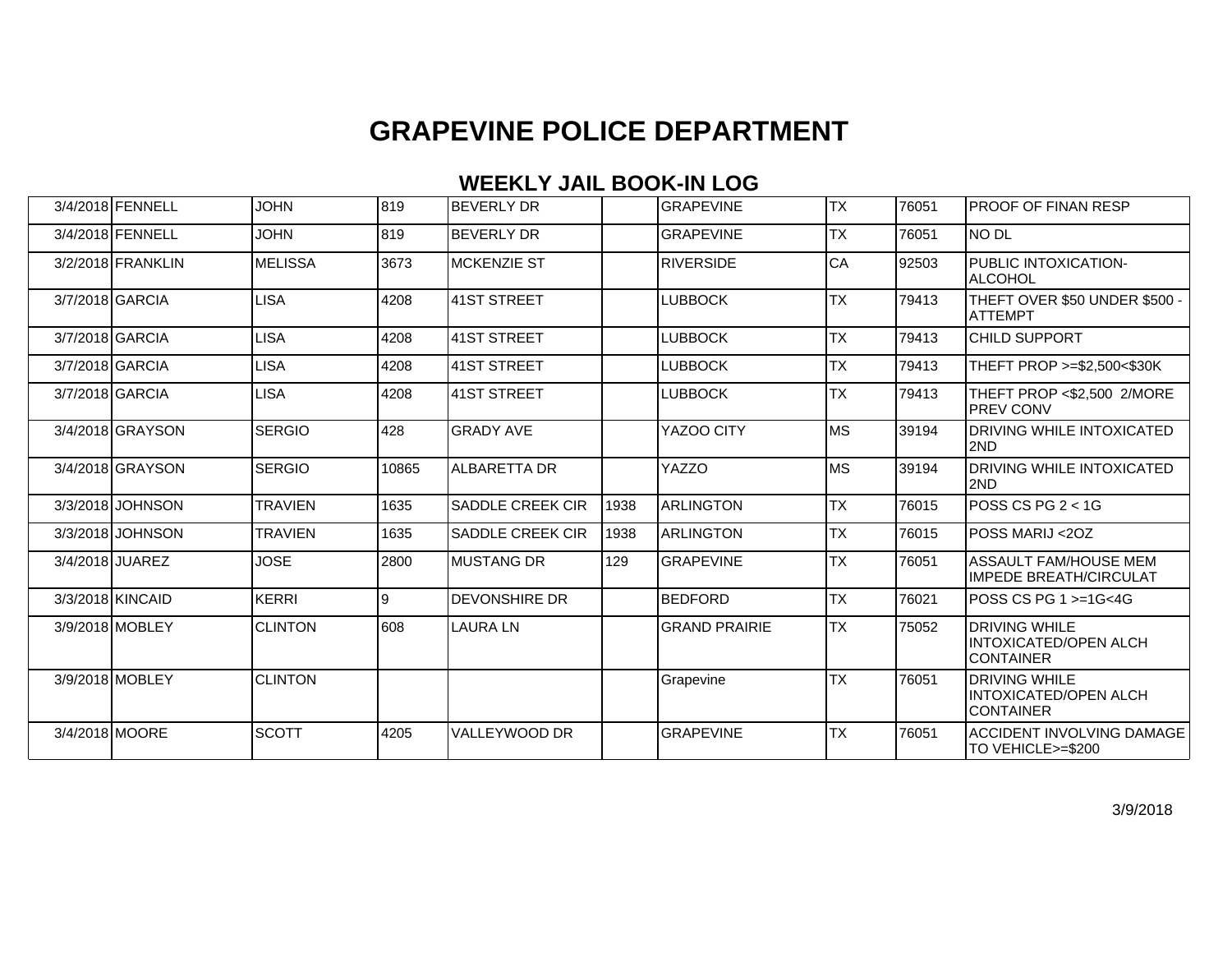### **WEEKLY JAIL BOOK-IN LOG**

|                | 3/4/2018 MOORE           | <b>SCOTT</b>     | 4205 | VALLEYWOOD DR          |      | <b>GRAPEVINE</b>  | <b>TX</b> | 76051 | <b>DRIVING WHILE INTOXICATED</b>                           |
|----------------|--------------------------|------------------|------|------------------------|------|-------------------|-----------|-------|------------------------------------------------------------|
|                | 3/4/2018 MORALES         | CARLOS           | 4617 | <b>ELM RIDGE LN</b>    |      | <b>GARLAND</b>    | <b>TX</b> | 75044 | PUBLIC INTOXICATION-<br><b>ALCOHOL</b>                     |
|                | 3/3/2018 NEWHOUSE        | <b>TAYLOR</b>    | 7420 | MAROON DR              |      | <b>FORT WORTH</b> | <b>TX</b> | 76120 | <b>DRIVING WHILE INTOXICATED</b>                           |
|                | 3/5/2018 PETERSON        | <b>ANASTASIA</b> | 625  | <b>STROUD LN</b>       |      | <b>GARLAND</b>    | <b>TX</b> | 75043 | DRIVING WHILE LICENSE<br><b>INVALID</b>                    |
|                | 3/5/2018 PETERSON        | <b>ANASTASIA</b> | 625  | <b>STROUD LN</b>       |      | <b>GARLAND</b>    | <b>TX</b> | 75043 | <b>FAIL TO COMPLY WITH TX</b><br>IMOTOR VEHICLE SAFETY     |
|                | 3/5/2018 PETERSON        | <b>ANASTASIA</b> | 625  | ISTROUD LN             |      | <b>GARLAND</b>    | <b>TX</b> | 75043 | <b>OPERATE MOTOR VEHICLE</b><br>IWITH EXPIRED REGISTRATION |
|                | 3/5/2018 PETERSON        | <b>ANASTASIA</b> | 625  | <b>STROUD LN</b>       |      | <b>GARLAND</b>    | <b>TX</b> | 75043 | <b>SPEEDING</b>                                            |
|                | 3/5/2018 <b>PETERSON</b> | <b>ANASTASIA</b> | 625  | <b>STROUD LN</b>       |      | <b>GARLAND</b>    | <b>TX</b> | 75043 | <b>DRIVING WHILE LICENSE</b><br>ISUSPENDED/REVOKED         |
|                | 3/5/2018 PETERSON        | <b>ANASTASIA</b> | 625  | <b>STROUD LN</b>       |      | <b>GARLAND</b>    | <b>TX</b> | 75043 | <b>OPERATE MOTOR VEHICLE</b><br>WITH EXPIRED DL            |
|                | 3/5/2018 PETERSON        | <b>ANASTASIA</b> | 625  | <b>STROUD LN</b>       |      | <b>GARLAND</b>    | <b>TX</b> | 75043 | <b>VIOLATION OF MOTOR VEHICLE</b><br><b>INSPECTION LAW</b> |
|                | 3/9/2018 PHILLIPS        | <b>ERIC</b>      | 8352 | IWINTER FALLS TRAIL    |      | <b>HURST</b>      | <b>TX</b> | 76053 | IDRIVING WHILE INTOXICATED<br>2ND                          |
|                | 3/9/2018 PHILLIPS        | <b>ERIC</b>      |      |                        |      | Grapevine         | <b>TX</b> | 76051 | <b>DRIVING WHILE INTOXICATED</b><br>l2ND                   |
| 3/3/2018 PRICE |                          | <b>BRIANA</b>    | 2525 | <b>EMPIRE DR</b>       |      | <b>RICHARDSON</b> | <b>TX</b> | 75080 | BF/POSS MJ<2OZ                                             |
| 3/3/2018 PRICE |                          | <b>BRIANA</b>    | 2525 | <b>EMPIRE DR</b>       |      | <b>RICHARDSON</b> | <b>TX</b> | 75080 | Ino dl                                                     |
|                | 3/3/2018 ROBERTSON       | <b>JOEL</b>      | 2121 | <b>BEAR CREEK PKWY</b> | 1333 | <b>EULESS</b>     | <b>TX</b> | 76039 | <b>DRIVING WHILE INTOXICATED</b><br>I2ND                   |
|                | 3/7/2018 ROLAND          | <b>JULIAN</b>    | 1504 | ISTRAUS RD             |      | <b>CEDAR HILL</b> | <b>TX</b> | 75104 | IPOSS DANGEROUS DRUG                                       |
|                | 3/7/2018 ROLAND          | <b>JULIAN</b>    | 1504 | <b>STRAUS RD</b>       |      | <b>CEDAR HILL</b> | <b>TX</b> | 75104 | POSS CS PG 2 >= 4G<400G                                    |

3/9/2018